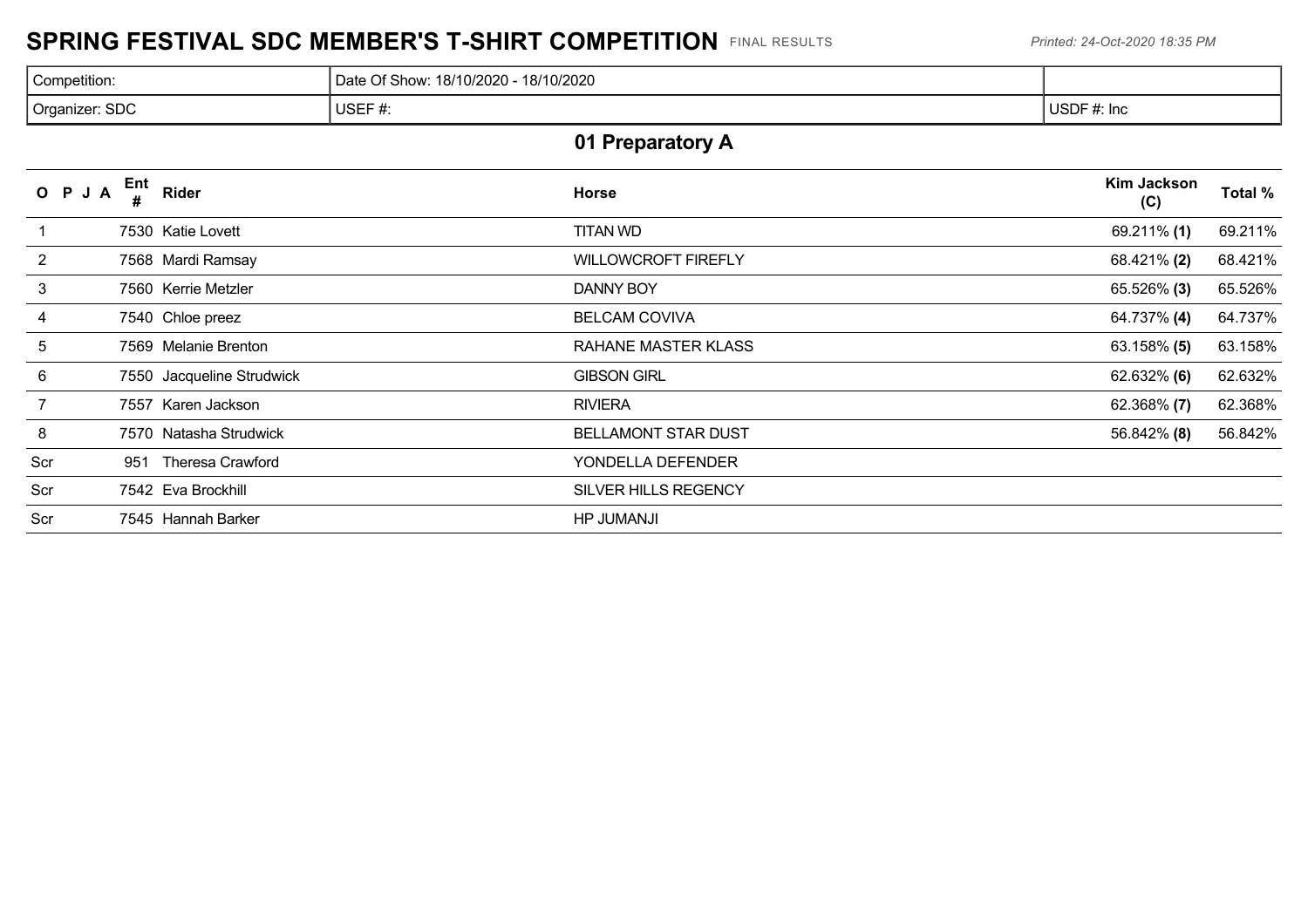## **SPRING FESTIVAL SDC MEMBER'S T-SHIRT COMPETITION** FINAL RESULTS *Printed: 24-Oct-2020 18:36 PM*

| Competition:                | 18/10/2020<br>Date Of Show:<br>18/10/2020 - |             |
|-----------------------------|---------------------------------------------|-------------|
| <sup>1</sup> Organizer: SDC | USEF#:                                      | USDF #: Inc |

# **02 Preparatory C**

|                | O P J A | Ent<br># | Rider                     | <b>Horse</b>               | <b>Merle</b><br>Speakman (C) | Total % |
|----------------|---------|----------|---------------------------|----------------------------|------------------------------|---------|
|                |         |          | 7530 Katie Lovett         | <b>TITAN WD</b>            | 66.000% (1)                  | 66.000% |
| 2              |         |          | 7560 Kerrie Metzler       | DANNY BOY                  | 64.500% (2)                  | 64.500% |
| $\overline{2}$ |         |          | 7569 Melanie Brenton      | RAHANE MASTER KLASS        | 64.500% (2)                  | 64.500% |
| 4              |         |          | 7557 Karen Jackson        | <b>RIVIERA</b>             | 62.500% (4)                  | 62.500% |
| 5              |         |          | 7568 Mardi Ramsay         | <b>WILLOWCROFT FIREFLY</b> | $62.000\%$ (5)               | 62.000% |
| 6              |         |          | 7541 Eden Lochhead        | <b>BELLA</b>               | 61.750% (6)                  | 61.750% |
| 7              |         |          | 7576 Sasha Berridge       | KAMILAROI NIVARNA          | 56.000% (7)                  | 56.000% |
|                |         |          | 7580 Susan Wroe           | <b>BIANCA</b>              | 56.000% (7)                  | 56.000% |
| HC             |         |          | 7564 Leone Wilkinson      | <b>BOUDICCA ROUANEZ</b>    | 68.250%                      | 68.250% |
| Scr            |         | 951      | <b>Theresa Crawford</b>   | YONDELLA DEFENDER          |                              |         |
| Scr            |         |          | 7550 Jacqueline Strudwick | <b>GIBSON GIRL</b>         |                              |         |
| Scr            |         |          | 7545 Hannah Barker        | <b>HP JUMANJI</b>          |                              |         |
| Scr            |         |          | 7570 Natasha Strudwick    | <b>BELLAMONT STAR DUST</b> |                              |         |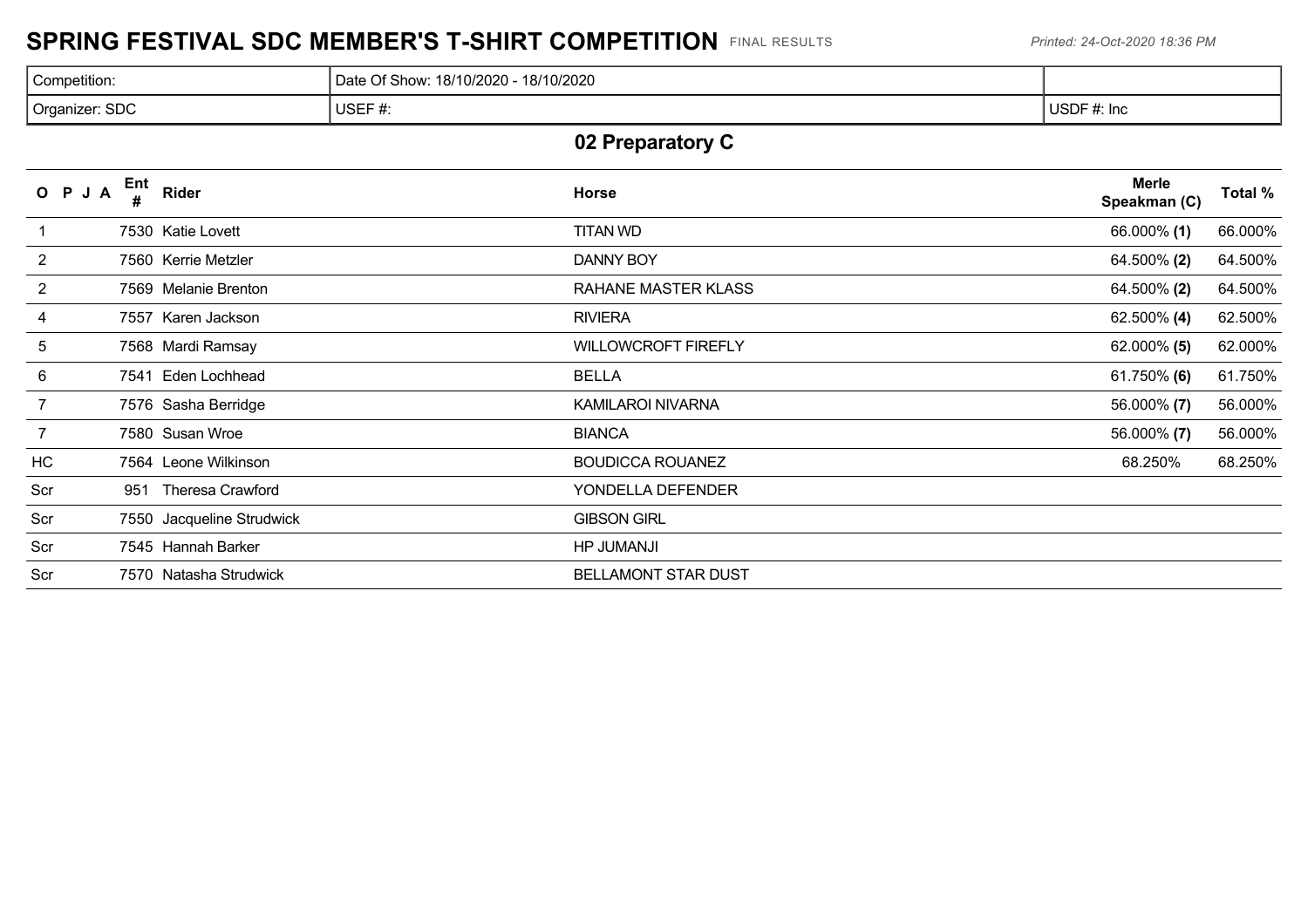#### **SPRING FESTIVAL SDC MEMBER'S T-SHIRT COMPETITION** FINAL RESULTS *Printed: 24-Oct-2020 18:36 PM*

| Competition:   | Date Of Show: 18/10/2020 - 18/10/2020 |             |
|----------------|---------------------------------------|-------------|
| Organizer: SDC | USEF#:                                | USDF #: Inc |

## **03 Preliminary 1A**

| $\mathsf{o}$    | PJA | Ent | Rider                         | <b>Horse</b>                | <b>Kim Jackson</b><br>(C) | Total % |
|-----------------|-----|-----|-------------------------------|-----------------------------|---------------------------|---------|
| $\mathbf{1}$    |     |     | 439 Tesse Ferguson            | <b>CAROOL CHARMER</b>       | 72.000% (1)               | 72.000% |
| $\overline{2}$  |     | 951 | Theresa Crawford              | YONDELLA DEFENDER           | 68.600% (2)               | 68.600% |
| $\mathbf{3}$    |     |     | 7546 Hannah Barker            | NEURUM ROAD                 | 66.400% (3)               | 66.400% |
| 4               |     |     | 7564 Leone Wilkinson          | <b>BOUDICCA ROUANEZ</b>     | 65.200% (4)               | 65.200% |
| $5\phantom{.0}$ |     |     | 7568 Mardi Ramsay             | WILLOWCROFT FIREFLY         | 64.400% (5)               | 64.400% |
| $6\phantom{.}6$ |     |     | 7566 Louise oka               | <b>LITTLE ROCK VENUS</b>    | 64.200% (6)               | 64.200% |
| $\overline{7}$  |     |     | 7561 Kim Herwig               | <b>AUSTRALIS ESTRELLADO</b> | 64.000% (7)               | 64.000% |
| 8               |     |     | 7537 Belinda Davies           | <b>CAROOL RUBY ROSE</b>     | 63.800% (8)               | 63.800% |
| 8               |     |     | 7489 Susan Bailey             | <b>GRENWOOD ROSEANNA</b>    | 63.800% (8)               | 63.800% |
| 10              |     |     | 7569 Melanie Brenton          | <b>RAHANE MASTER KLASS</b>  | 62.000% (10)              | 62.000% |
| 10              |     |     | 7553 Jazz Hardy               | <b>PHARRELL</b>             | 62.000% (10)              | 62.000% |
| 10              |     |     | 7544 Gemma Poles              | <b>RUBY TUESDAY</b>         | 62.000% (10)              | 62.000% |
| 10              |     |     | 7548 Isabel Larsson           | <b>CHARLIES PRIDE</b>       | 62.000% (10)              | 62.000% |
| 14              |     |     | 7540 Chloe preez              | <b>BELCAM COVIVA</b>        | 61.600% (14)              | 61.600% |
| 15              |     |     | 4656 Jemima Southwood         | <b>WHISKY</b>               | 61.400% (15)              | 61.400% |
| 16              |     |     | 7552 Janelle Ware             | <b>RUBINSKY</b>             | 59.800% (16)              | 59.800% |
| 17              |     |     | 7581 Suzette Kelson           | <b>LANDING WALTER</b>       | 59.200% (17)              | 59.200% |
| 18              |     |     | 7541 Eden Lochhead            | <b>BELLA</b>                | 56.400% (18)              | 56.400% |
| 19              |     |     | 7580 Susan Wroe               | <b>BIANCA</b>               | 55.000% (19)              | 55.000% |
| W/drwn          |     |     | 1920 Ruth Gotterson           | HV FURSTEN HIGHNESS         |                           |         |
| W/drwn          |     |     | 7573 Nina Lucas               | <b>CAROOL FURSTIN MAGIC</b> |                           |         |
| Scr             |     |     | 1787 Tracey Stinson           | <b>ALEGRIA SWINGTIME</b>    |                           |         |
| Scr             |     |     | 4083 Jessica Ruttley-nicholls | <b>KAMILAROI GRETEL</b>     |                           |         |
| Scr             |     |     | 7586 Tracey Paxton            | <b>FOURSONS CLAUDIA</b>     |                           |         |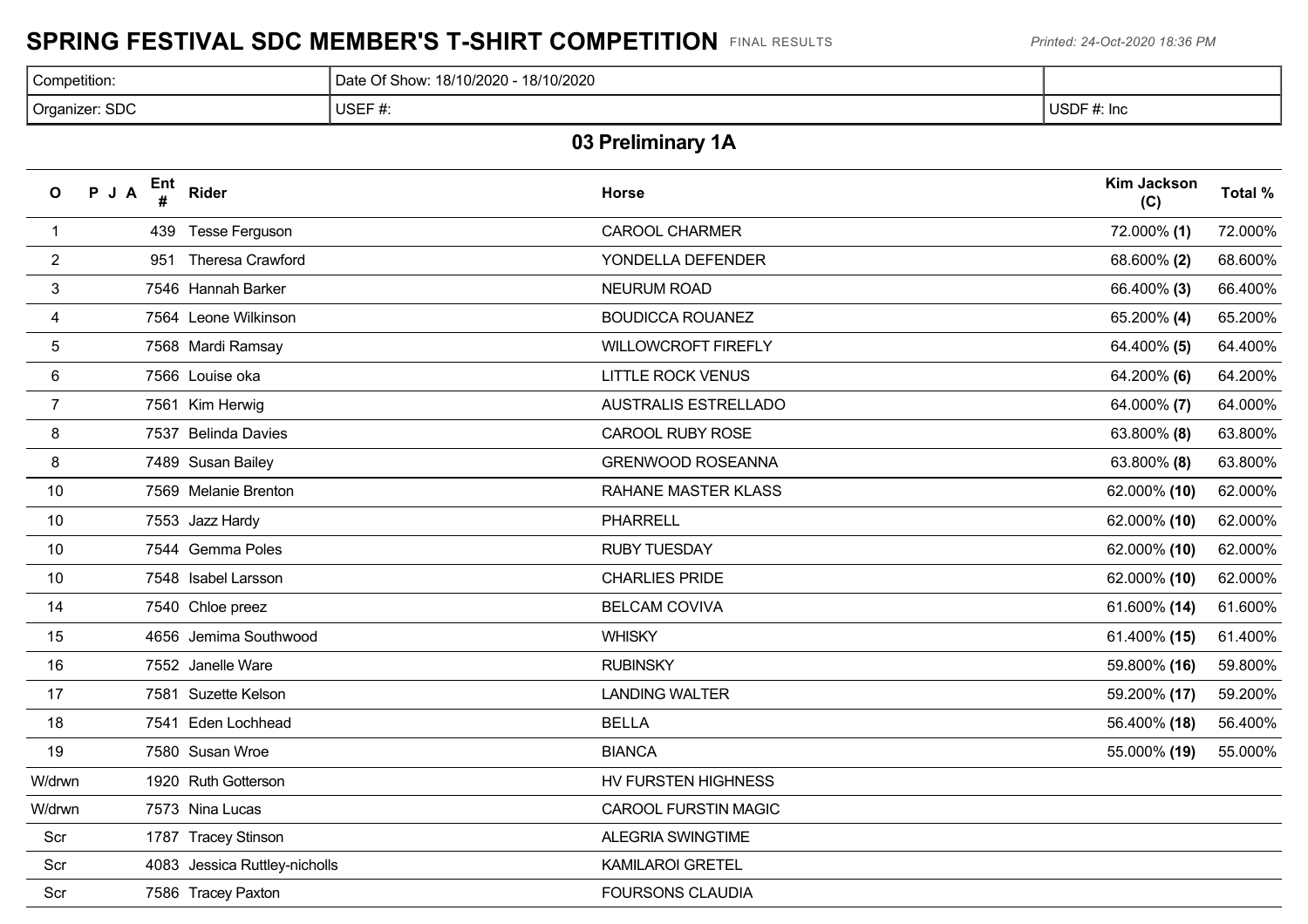Scr 7539 Carly Dwyer 2004 COVER 2005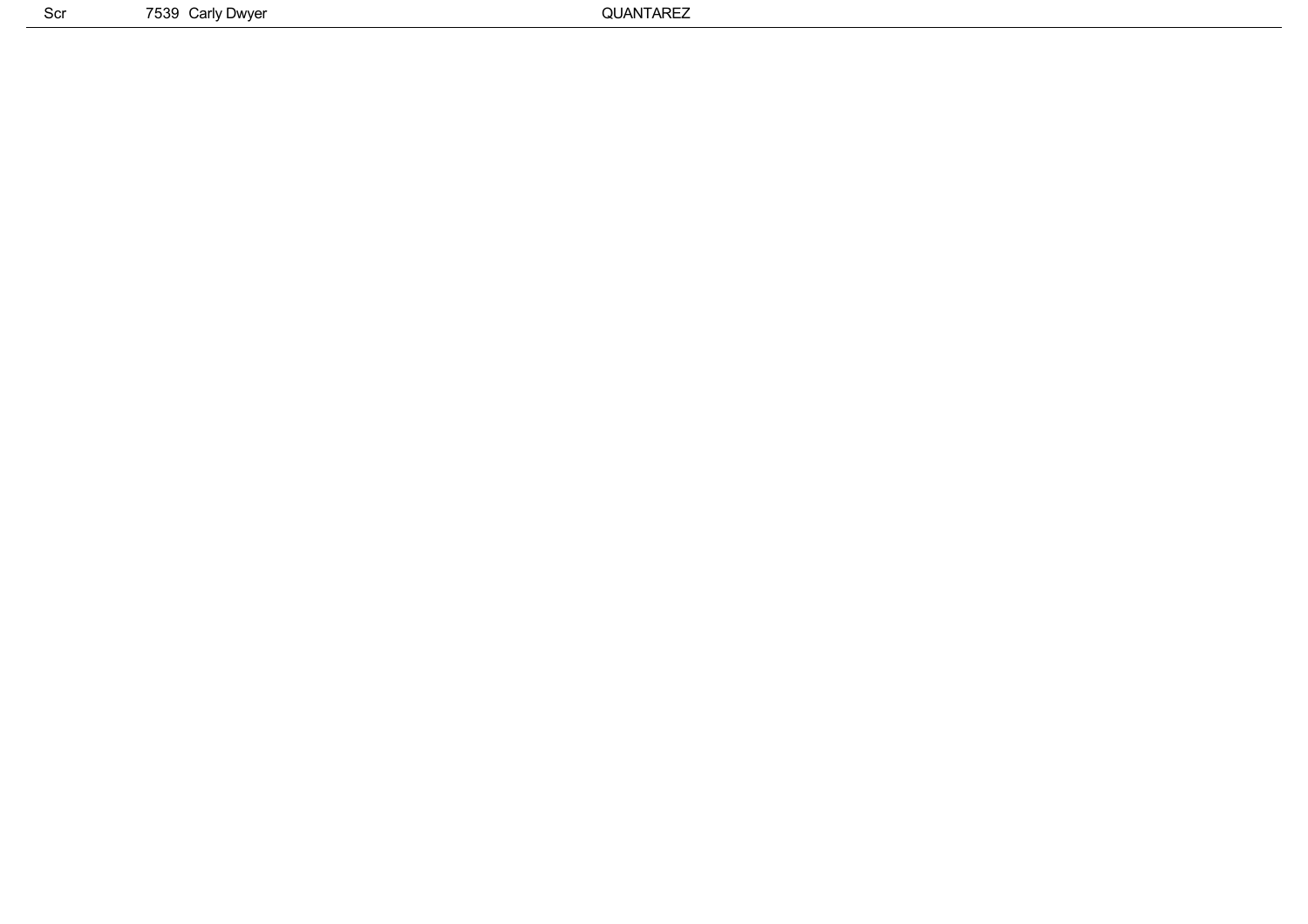## **SPRING FESTIVAL SDC MEMBER'S T-SHIRT COMPETITION** FINAL RESULTS *Printed: 24-Oct-2020 18:37 PM*

| Competition:                                               | 18/10/2020<br>ी Show: ⊥<br>18/10/2020<br>Date |                    |
|------------------------------------------------------------|-----------------------------------------------|--------------------|
| : SDC<br>Organizer:<br>the contract of the contract of the | USEF#:                                        | USDF#:<br>· #: Inc |

## **04 Preliminary 1B**

| OPJA           | Ent<br># | <b>Rider</b>                  | <b>Horse</b>                | <b>Lesley Sullivan</b><br>(C) | Total % |
|----------------|----------|-------------------------------|-----------------------------|-------------------------------|---------|
|                | 439      | <b>Tesse Ferguson</b>         | <b>CAROOL CHARMER</b>       | 71.964% (1)                   | 71.964% |
| 2              |          | 7546 Hannah Barker            | <b>NEURUM ROAD</b>          | 69.821% (2)                   | 69.821% |
| 3              |          | 1920 Ruth Gotterson           | HV FURSTEN HIGHNESS         | 68.393% (3)                   | 68.393% |
| 4              |          | 7537 Belinda Davies           | <b>CAROOL RUBY ROSE</b>     | 66.964% (4)                   | 66.964% |
| 4              |          | 951 Theresa Crawford          | YONDELLA DEFENDER           | 66.964% (4)                   | 66.964% |
| 6              |          | 7553 Jazz Hardy               | <b>PHARRELL</b>             | 66.250% (6)                   | 66.250% |
| $\overline{7}$ |          | 7564 Leone Wilkinson          | <b>BOUDICCA ROUANEZ</b>     | 66.071% (7)                   | 66.071% |
| 8              |          | 7566 Louise oka               | <b>LITTLE ROCK VENUS</b>    | 65.000% (8)                   | 65.000% |
| 9              |          | 7581 Suzette Kelson           | <b>LANDING WALTER</b>       | 64.464% (9)                   | 64.464% |
| 10             |          | 7561 Kim Herwig               | <b>AUSTRALIS ESTRELLADO</b> | 63.929% (10)                  | 63.929% |
| 11             |          | 7489 Susan Bailey             | <b>GRENWOOD ROSEANNA</b>    | 63.571% (11)                  | 63.571% |
| 12             |          | 7552 Janelle Ware             | <b>RUBINSKY</b>             | 61.250% (12)                  | 61.250% |
| 13             |          | 7548 Isabel Larsson           | <b>CHARLIES PRIDE</b>       | 59.464% (13)                  | 59.464% |
| 14             |          | 4656 Jemima Southwood         | <b>WHISKY</b>               | 56.964% (14)                  | 56.964% |
| Scr            |          | 1787 Tracey Stinson           | <b>ALEGRIA SWINGTIME</b>    |                               |         |
| Scr            |          | 4083 Jessica Ruttley-nicholls | <b>KAMILAROI GRETEL</b>     |                               |         |
| Scr            |          | 7574 Pamela Laidlaw           | <b>MACMILLAN</b>            |                               |         |
| Scr            |          | 7539 Carly Dwyer              | QUANTAREZ                   |                               |         |
| Scr            |          | 7586 Tracey Paxton            | <b>FOURSONS CLAUDIA</b>     |                               |         |
| Scr            |          | 7551 Janelle Ware             | <b>MARENA ROYAL FLAME</b>   |                               |         |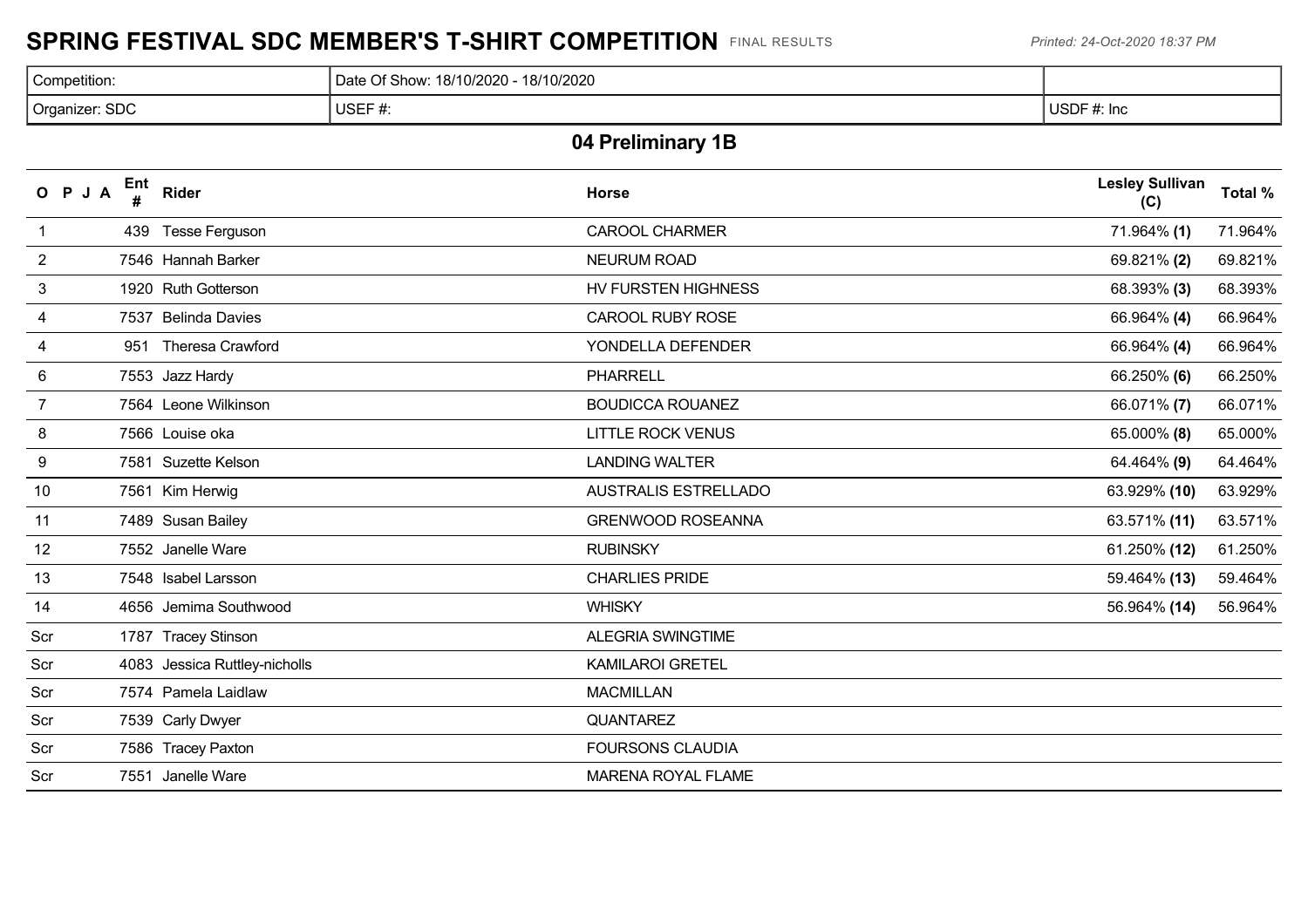## **SPRING FESTIVAL SDC MEMBER'S T-SHIRT COMPETITION** FINAL RESULTS *Printed: 24-Oct-2020 18:38 PM*

| Competition:   | 18/10/2020<br>Date Of Show: 18/10/2020 - |             |
|----------------|------------------------------------------|-------------|
| Organizer: SDC | USEF#:                                   | USDF #: Inc |

#### **05 Novice 2A**

|     | O P J A | Ent | <b>Rider</b>          | <b>Horse</b>               | <b>Lesley Sullivan</b><br>(C) | Total % |
|-----|---------|-----|-----------------------|----------------------------|-------------------------------|---------|
|     |         |     | 2068 Nicola Gee       | <b>OTWAY MAKO</b>          | 71.964% (1)                   | 71.964% |
| 2   |         |     | 7252 Heidi Oliveira   | <b>CHERATON TIGERLILY</b>  | 67.500% (2)                   | 67.500% |
| 3   |         |     | 7556 Kaitlyn Mcnall   | JAMIE                      | 66.429% (3)                   | 66.429% |
| 4   |         |     | 2414 Nathaly Rudd     | <b>EBONY PARK FANTASIA</b> | 65.714% (4)                   | 65.714% |
| 5   |         |     | 7565 Lisa Mcfadyen    | <b>CHARLIE</b>             | $60.536\%$ (5)                | 60.536% |
| 6   |         |     | 7544 Gemma Poles      | <b>RUBY TUESDAY</b>        | 55.179% (6)                   | 55.179% |
| 7   |         |     | 7588 Victoria Groom   | MILO VE                    | 55.000% (7)                   | 55.000% |
| Scr |         |     | 7567 Lynette Moore    | PASSION POP                |                               |         |
| Scr |         |     | 7574 Pamela Laidlaw   | <b>MACMILLAN</b>           |                               |         |
| Scr |         |     | 7512 Theresa Crawford | <b>ASEREHT SERENITY</b>    |                               |         |
| Scr |         |     | 7553 Jazz Hardy       | <b>PHARRELL</b>            |                               |         |
| Scr |         |     | 7563 Kirsty Cameron   | KOHINOOR PARK SATYRN       |                               |         |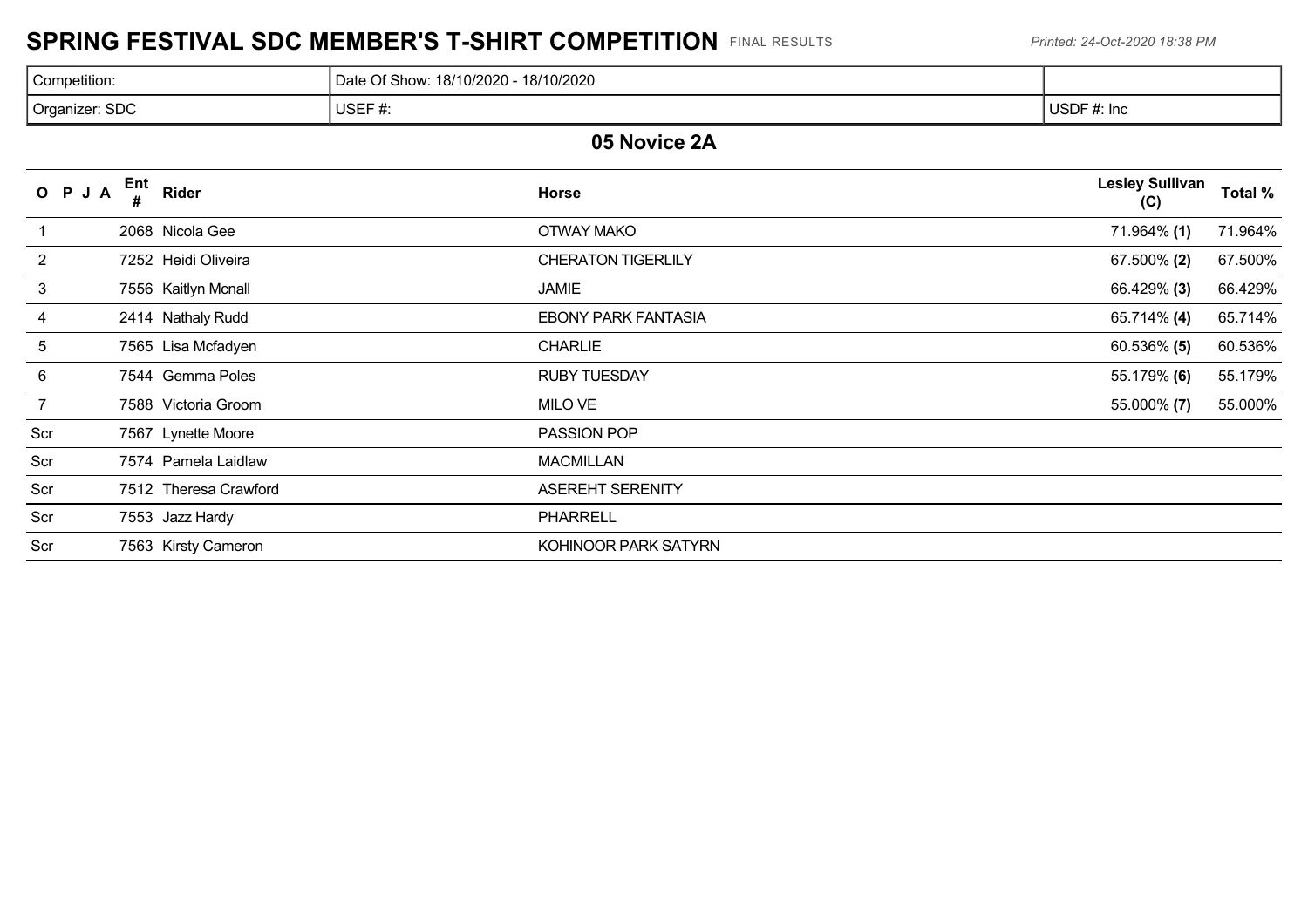## **SPRING FESTIVAL SDC MEMBER'S T-SHIRT COMPETITION** FINAL RESULTS *Printed: 24-Oct-2020 18:39 PM*

| Competition:              | 18/10/2020<br>Of Show: 18/10/2020<br>⊃ate |             |
|---------------------------|-------------------------------------------|-------------|
| CDO<br>Organizer:<br>. טש | USEF $f$<br>π.                            | USDF #: Inc |

#### **06 Novice 2B**

| O P J A | Ent | Rider                 | <b>Horse</b>               | <b>Merle</b><br>Speakman (C) | Total % |
|---------|-----|-----------------------|----------------------------|------------------------------|---------|
|         |     | 2068 Nicola Gee       | <b>OTWAY MAKO</b>          | 71.765% (1)                  | 71.765% |
| 2       |     | 7252 Heidi Oliveira   | <b>CHERATON TIGERLILY</b>  | 67.647% (2)                  | 67.647% |
| 3       |     | 2414 Nathaly Rudd     | <b>EBONY PARK FANTASIA</b> | 66.912% (3)                  | 66.912% |
| 4       |     | 7556 Kaitlyn Mcnall   | JAMIE                      | 66.471% (4)                  | 66.471% |
| 5       |     | 7588 Victoria Groom   | MILO VE                    | 63.088% (5)                  | 63.088% |
| 6       |     | 7565 Lisa Mcfadyen    | <b>CHARLIE</b>             | $62.500\%$ (6)               | 62.500% |
| Scr     |     | 7567 Lynette Moore    | <b>PASSION POP</b>         |                              |         |
| Scr     |     | 7512 Theresa Crawford | <b>ASEREHT SERENITY</b>    |                              |         |
| Scr     |     | 7549 Jack Cadonetti   | <b>REEPLAID</b>            |                              |         |
| Scr     |     | 7563 Kirsty Cameron   | KOHINOOR PARK SATYRN       |                              |         |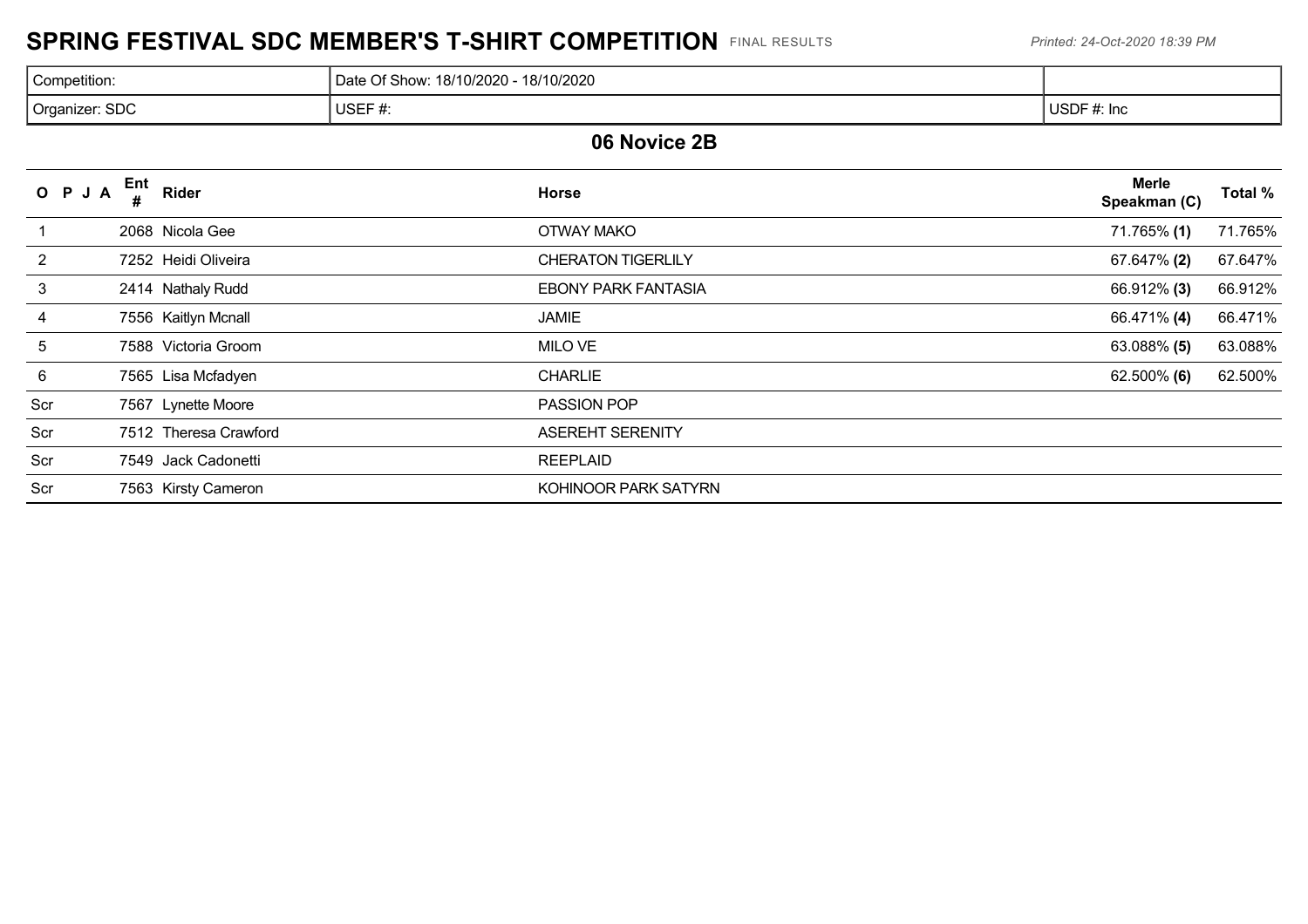## **SPRING FESTIVAL SDC MEMBER'S T-SHIRT COMPETITION** FINAL RESULTS *Printed: 24-Oct-2020 18:39 PM*

| Competition:   | 18/10/2020<br>Date Of Show: 18/10/2020 |             |
|----------------|----------------------------------------|-------------|
| Organizer: SDC | USEF#:                                 | USDF #: Inc |

## **07 Elementary 3A**

| O P J A | $\mathsf{Ent}_{\mu}$ Rider | <b>Horse</b>       | Merle<br>Total %<br>Speakman (C) |
|---------|----------------------------|--------------------|----------------------------------|
|         | 2068 Nicola Gee            | OTWAY MAKO         | 70.694% (1)<br>70.694%           |
|         | 5281 Angela Beresford      | ELITE PRIMADONNA   | 63.056%<br>63.056% (2)           |
| 3       | 7543 Fleur Tonge           | <b>ARCHIE</b>      | 61.389%<br>61.389% (3)           |
| 4       | 7578 Sonia Steiner         | MANGUEIRA A KID JO | 61.250%<br>61.250% (4)           |
| 5       | 7549 Jack Cadonetti        | <b>REEPLAID</b>    | 59.444%<br>59.444% (5)           |
| Scr     | 4313 Kirrily Wickham       | <b>MOGUL</b>       |                                  |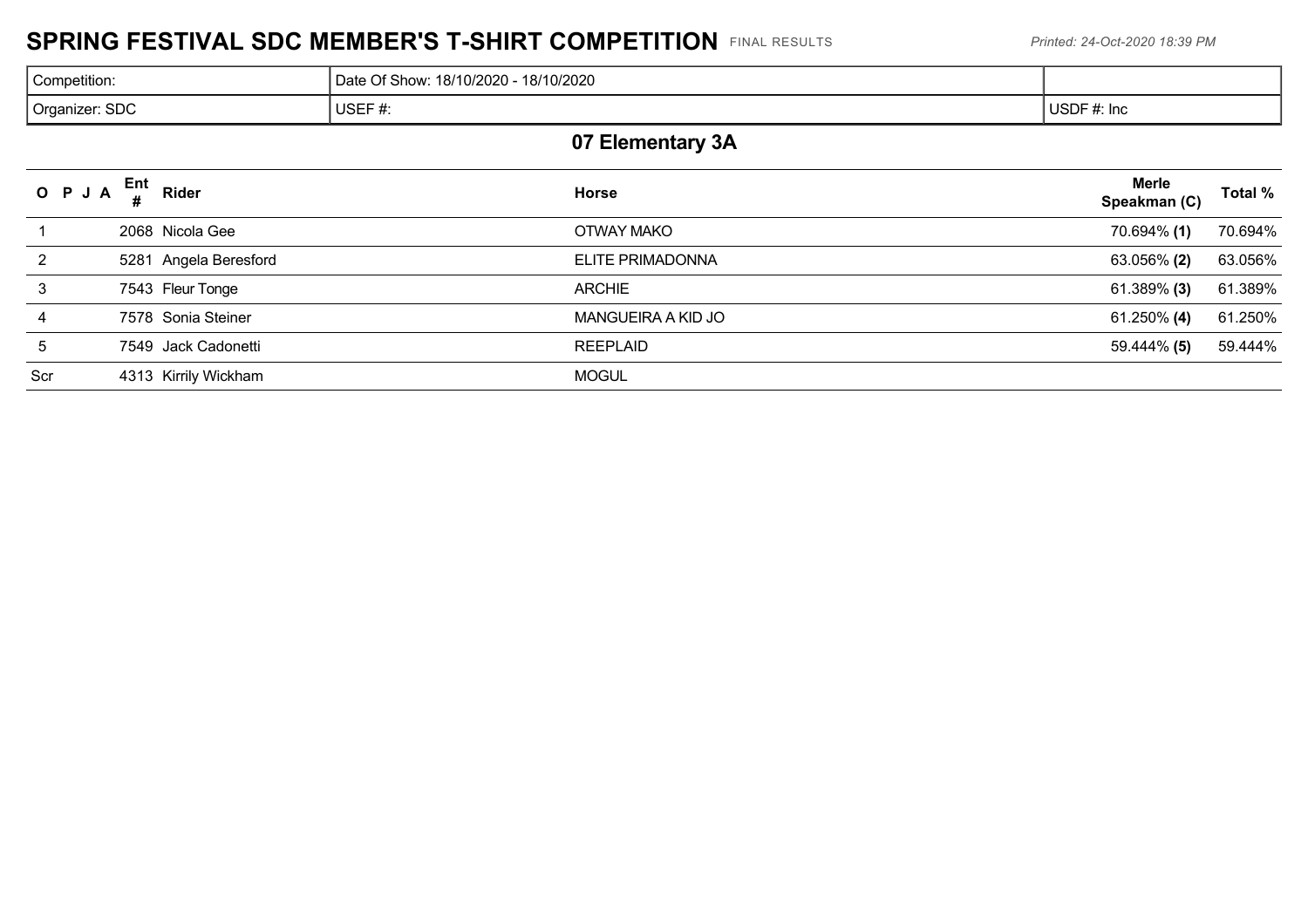#### **SPRING FESTIVAL SDC MEMBER'S T-SHIRT COMPETITION** FINAL RESULTS *Printed: 24-Oct-2020 18:40 PM*

| Competition:     | Date Of Show: 18/10/2020 - 18/10/2020 |             |  |  |
|------------------|---------------------------------------|-------------|--|--|
| Organizer: SDC   | USEF#:                                | USDF #: Inc |  |  |
| 00 Elementsni 9D |                                       |             |  |  |

#### **08 Elementary 3B**

|     | O P J A $_{\rm H}^{\rm Ent}$ Rider | <b>Horse</b>       | <b>Lesley Sullivan</b><br><b>Total %</b><br>(C) |
|-----|------------------------------------|--------------------|-------------------------------------------------|
|     | 1522 Shae Herwig                   | <b>BRAVOUR M</b>   | 73.625%<br>73.625% (1)                          |
| 2   | 7543 Fleur Tonge                   | <b>ARCHIE</b>      | 58.000%<br>58.000% (2)                          |
|     | 7578 Sonia Steiner                 | MANGUEIRA A KID JO | 57.375%<br>57.375% (3)                          |
| 4   | 5281 Angela Beresford              | ELITE PRIMADONNA   | 56.750%<br>56.750% (4)                          |
| Scr | 4313 Kirrily Wickham               | <b>MOGUL</b>       |                                                 |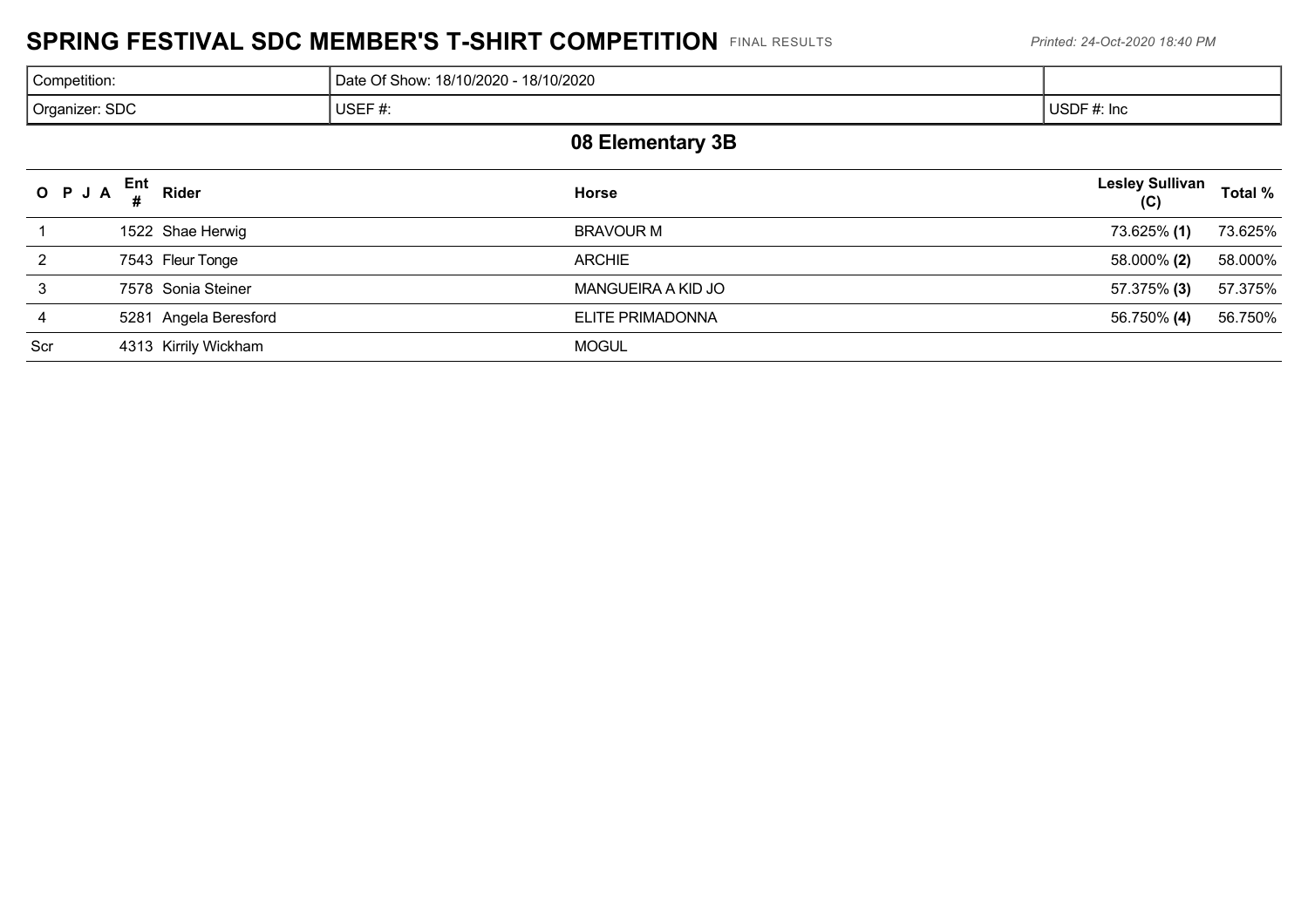## **SPRING FESTIVAL SDC MEMBER'S T-SHIRT COMPETITION** FINAL RESULTS *Printed: 24-Oct-2020 18:40 PM*

| Competition:   | 18/10/2020<br>Date Of Show: 18/10/2020 - |             |
|----------------|------------------------------------------|-------------|
| Organizer: SDC | USEF#:                                   | USDF #: Inc |

#### **09 Medium 4A**

| OPJA | Ent <sub>Rider</sub> | <b>Horse</b>            | <b>Kim Jackson</b><br>(C) | Total % |
|------|----------------------|-------------------------|---------------------------|---------|
|      | 5711 Belle Edwards   | <b>CAIRO</b>            | 66.250% (1)               | 66.250% |
| 2    | 1522 Shae Herwig     | <b>BRAVOUR M</b>        | 64.861% (2)               | 64.861% |
| 3    | 3684 Suzette Moore   | <b>WOLLUMBIN TALI</b>   | 63.889% (3)               | 63.889% |
| 4    | 7179 Keighley Leeson | WILDE LOVE              | $61.806\%$ (4)            | 61.806% |
| 5    | 4447 Belinda berkel  | CASTLEBROOK BRENIN JUDE | $60.694\%$ (5)            | 60.694% |
| 6    | 2839 Amelia Gilmour  | ALWAYS A STAR           | 59.722% (6)               | 59.722% |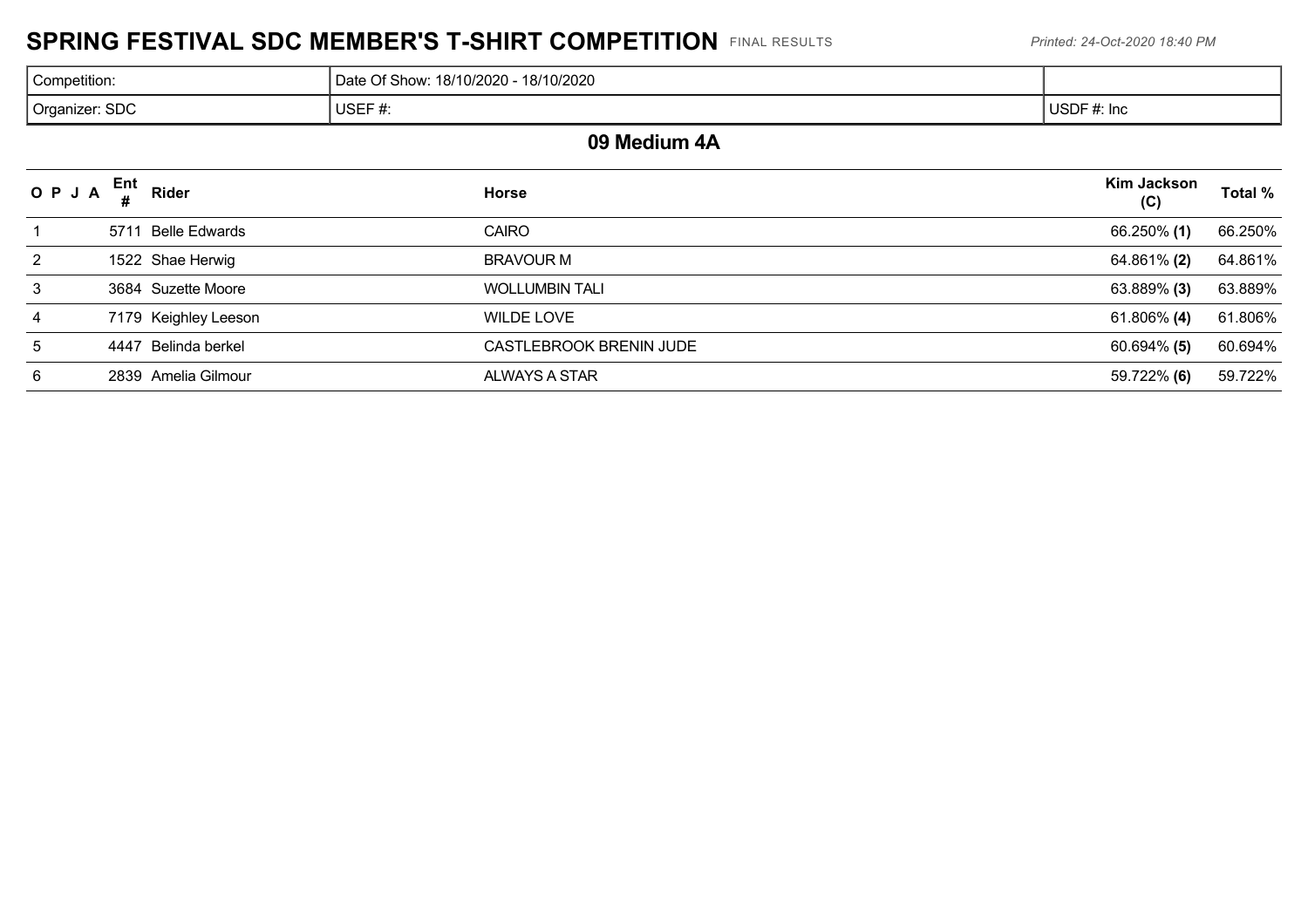## **SPRING FESTIVAL SDC MEMBER'S T-SHIRT COMPETITION** FINAL RESULTS *Printed: 24-Oct-2020 18:40 PM*

| Competition:   | 18/10/2020<br>Date Of Show: 18/10/2020 |                 |
|----------------|----------------------------------------|-----------------|
| Organizer: SDC | USEF#:                                 | USDF#<br>#: Inc |

#### **10 Medium 4B**

| OPJA                 | Ent<br>Rider         | <b>Horse</b>            | Merle<br>Speakman (C) | Total % |
|----------------------|----------------------|-------------------------|-----------------------|---------|
|                      | 5711 Belle Edwards   | <b>CAIRO</b>            | 64.595% (1)           | 64.595% |
| $\mathbf{2}^{\circ}$ | 4447 Belinda berkel  | CASTLEBROOK BRENIN JUDE | 64.189% (2)           | 64.189% |
| 3                    | 7179 Keighley Leeson | WILDE LOVE              | 63.919% ( <b>3)</b>   | 63.919% |
| 4                    | 3684 Suzette Moore   | <b>WOLLUMBIN TALI</b>   | 61.622% <b>(4)</b>    | 61.622% |
| $\mathbf b$          | 2839 Amelia Gilmour  | ALWAYS A STAR           | 60.946% (5)           | 60.946% |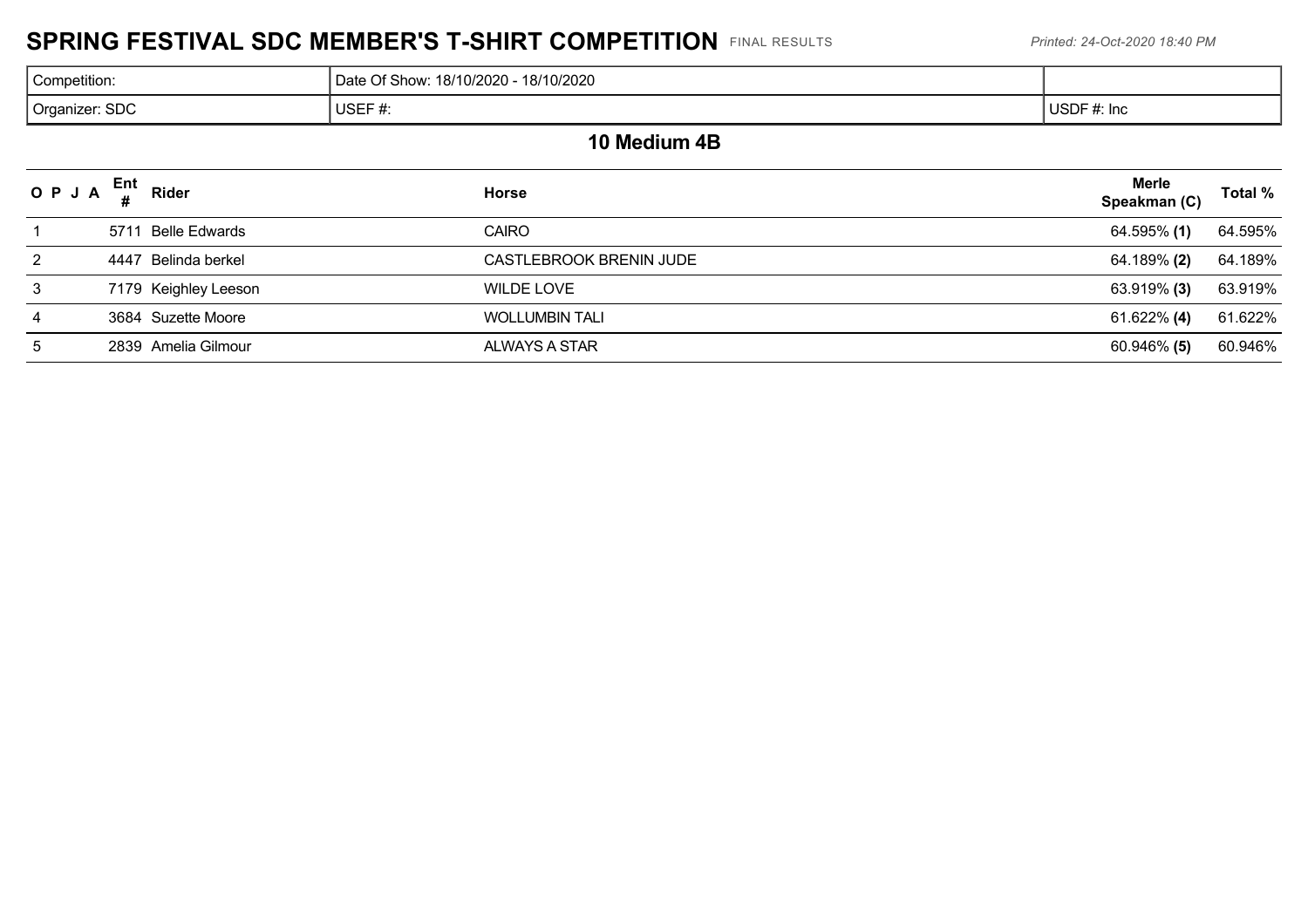#### **SPRING FESTIVAL SDC MEMBER'S T-SHIRT COMPETITION** FINAL RESULTS *Printed: 24-Oct-2020 18:41 PM*

| Competition:                       | Date Of Show: 18/10/2020 - 18/10/2020 |                    |         |  |  |
|------------------------------------|---------------------------------------|--------------------|---------|--|--|
| Organizer: SDC                     | USEF#:                                | USDF #: Inc        |         |  |  |
|                                    | 11 Advanced 5A                        |                    |         |  |  |
| O P J A $_{\rm H}^{\rm Ent}$ Rider | <b>Horse</b>                          | Kim Jackson<br>(C) | Total % |  |  |

1 6376 Anne Mcdiarmid GLENVIEW ARRAN DANCER 62.368% **(1)** 62.368%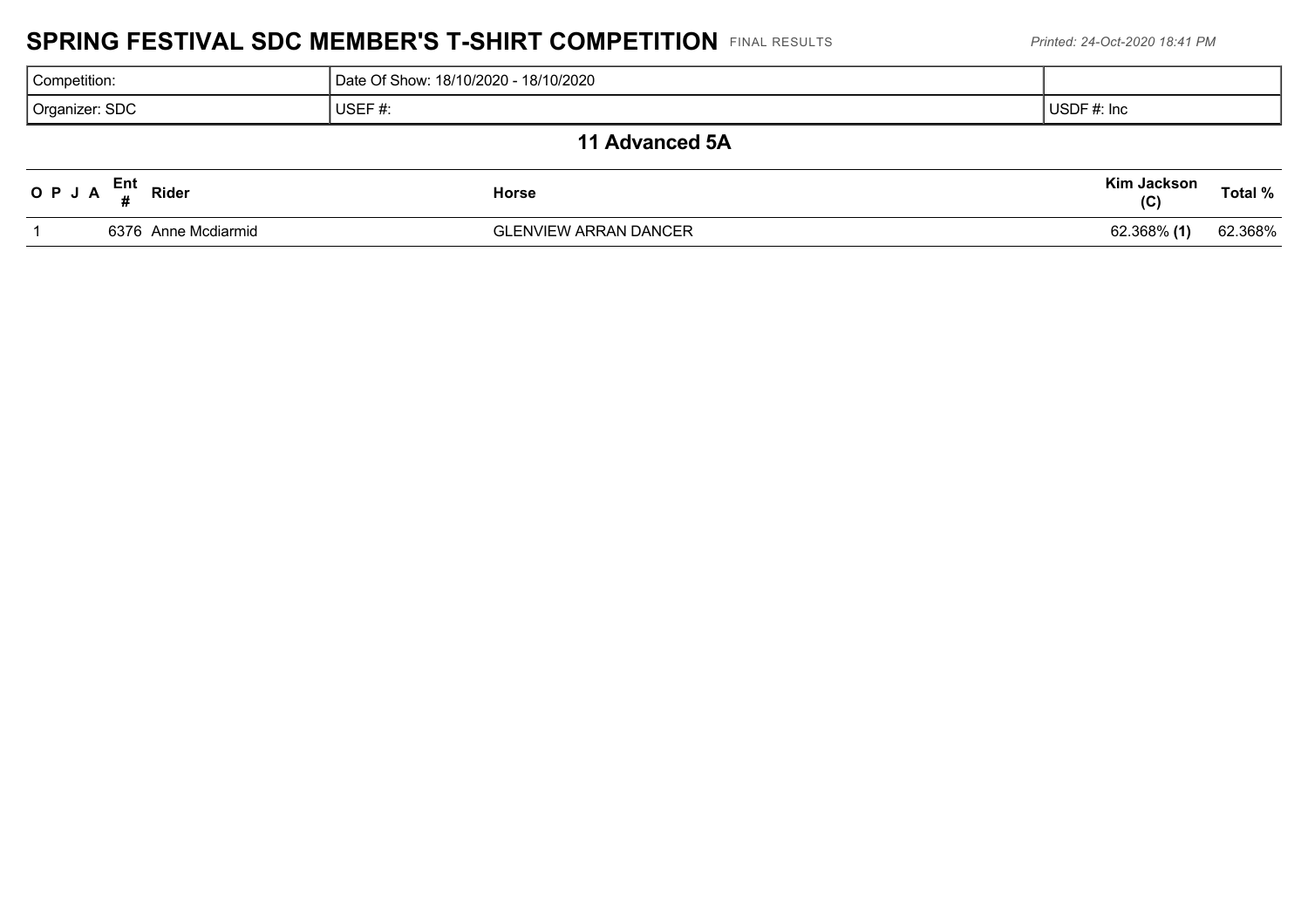## **SPRING FESTIVAL SDC MEMBER'S T-SHIRT COMPETITION** FINAL RESULTS *Printed: 24-Oct-2020 18:41 PM*

| Competition:   |                                    |  |                     | Date Of Show: 18/10/2020 - 18/10/2020 |                              |                   |
|----------------|------------------------------------|--|---------------------|---------------------------------------|------------------------------|-------------------|
| Organizer: SDC |                                    |  | USEF $#$ :          | USDF #: Inc                           |                              |                   |
|                |                                    |  |                     | 12 Advanced 5B                        |                              |                   |
|                | O $P \cup A$ $\frac{Ent}{H}$ Rider |  |                     | Horse                                 | <b>Merle</b><br>Speakman (C) | <b>Total</b><br>% |
| Retired        |                                    |  | 6376 Anne Mcdiarmid | <b>GLENVIEW ARRAN DANCER</b>          |                              |                   |